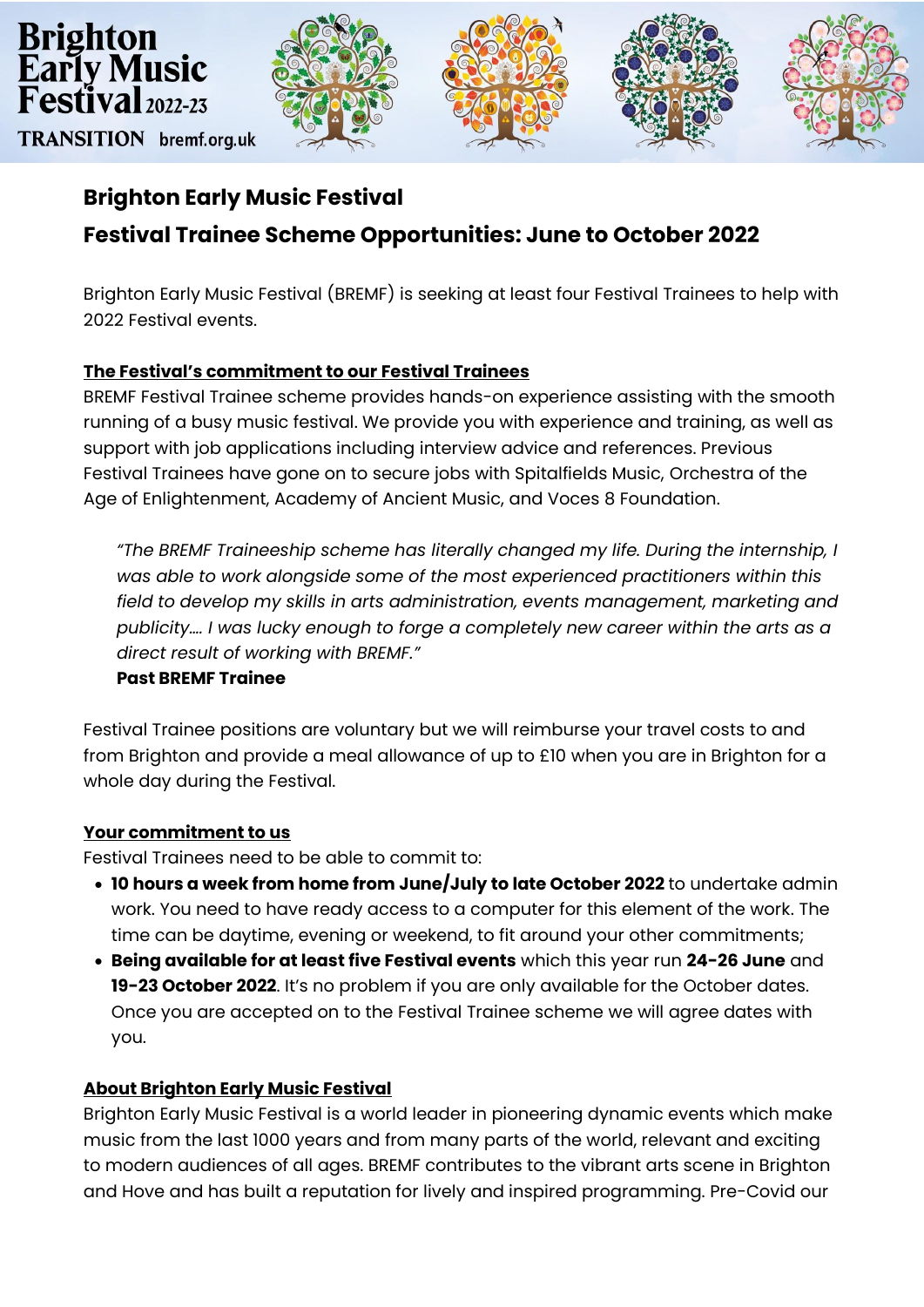events took place mainly in the autumn, but since 2021 we have transitioned to a yearround model with outdoor events in the summer, indoor events in October, and an online Festival in November. Outside of these times we reach at least 1200 young people each year through our schools programme, run three BREMF choirs, and provide training and performance opportunities for young musicians on our BREMF Live! young artist scheme. "*arguably the best showcase of early music in the country" Classical Music Magazine*

More than 80 volunteers are involved in running the Festival. We generally attract an audience of around 4000 people across all our Festival events, including people who have never experienced live classical music before and we seek to provide the widest possible access to excellent early music performances.

Get a sense of the Festival at: [www.bremf.org.uk](http://www.bremf.org.uk/)  [www.facebook.com/brightonearlymusic](http://www.facebook.com/brightonearlymusic) [www.twitter.com/bremf](http://www.twitter.com/bremf) [www.instagram.com/brightonemf](http://www.instagram.com/brightonemf/) [www.flickr.com/photos/bremf12](http://www.flickr.com/photos/bremf12) [www.youtube.com/user/Brightonemf](http://www.youtube.com/user/Brightonemf)

## **The Festival Trainee Scheme**

For the purposes of the Festival Trainee scheme the BREMF core team is made up of **Artistic Director** - **Deborah Roberts Festival Producer** - **Cathy Boyes Concerts Manager** - **Yvonne Eddy Publicity Officer** - **Jenny Clemens**

All tasks undertaken by Festival Trainees will be overseen by one of these core staff members.

Following the initial induction session we will agree a schedule of work with you for your 10 hrs per week. This will include a wide range of tasks from all sections of the following:

## **Marketing, Press & Publicity:**

- planning and posting content to BREMF's social media channels Twitter, Facebook and Instagram - with the aim of increasing our audience and spreading the word about our events;
- writing elements of copy for e-newsletters which go out monthly to our 4000 most dedicated supporters;
- updating websites that list concerts with details of our events;
- undertaking specific marketing activity to target different audience segments eg. families, younger audiences etc;
- organising in kind e-news swaps with partner organisations;
- targeted marketing activity in response to events needing extra help with sales;
- updating press lists, checking who is still in post/new publications etc;